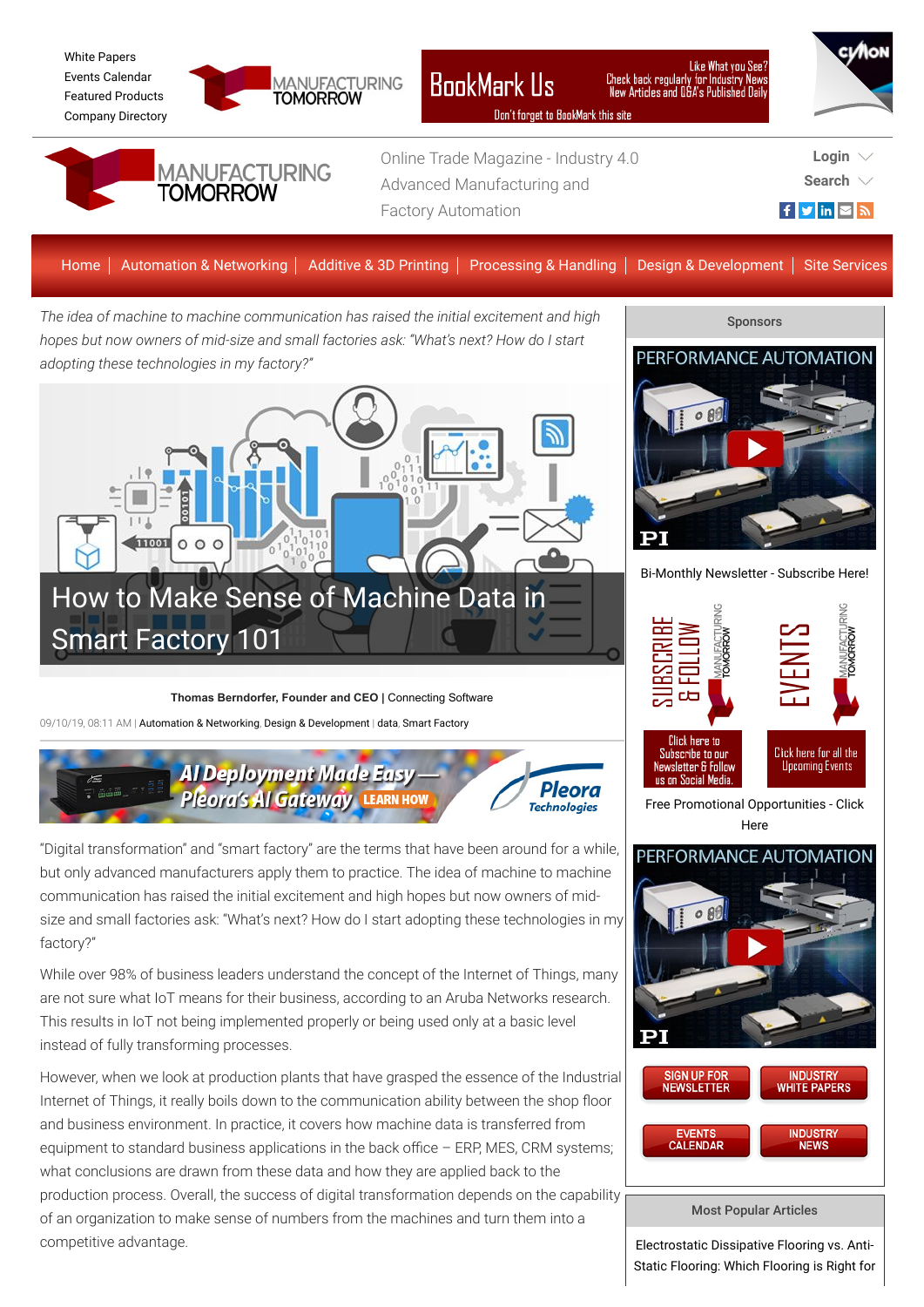[Your Facility?](https://www.manufacturingtomorrow.com/article/2020/12/electrostatic-dissipative-flooring-vs-anti-static-flooring-which-flooring-is-right-for-your-facility/16205) 12/02/20 | [Processing & Handling](https://www.manufacturingtomorrow.com/category/materials-processes)

Digital Twin and Digital Thread: The [Innovative Way to Track Product Life](https://www.manufacturingtomorrow.com/article/2020/11/digital-twin-and-digital-thread-the-innovative-way-to-track-product-life-cycles/16140) Cycles 11/16/20 | [Automation & Networking](https://www.manufacturingtomorrow.com/category/automation-networking)

[3D Printing Technology Comparison: SLA](https://www.manufacturingtomorrow.com/article/2020/11/3d-printing-technology-comparison-sla-vs-sls/16173) vs SLS 11/23/20 | [Additive & 3D Printing](https://www.manufacturingtomorrow.com/category/additive-3dprinting)

[Modular Cubes with Modular Connection](https://www.manufacturingtomorrow.com/article/2020/11/modular-cubes-with-modular-connection-system-for-smart-factory/16155) System for Smart Factory 11/18/20 | [Automation & Networking](https://www.manufacturingtomorrow.com/category/automation-networking)

[Advantages of Web-based ERP for the](https://www.manufacturingtomorrow.com/article/2020/11/advantages-of-web-based-erp-for-the-process-manufacturing-industry/16192) Process Manufacturing Industry 11/30/20 | [Automation & Networking](https://www.manufacturingtomorrow.com/category/automation-networking)

[Articles & Stories](https://www.manufacturingtomorrow.com/stream/articles/) | [News](https://www.manufacturingtomorrow.com/stream/news/)

Events and Conferences

[SPS – Industrial Automation Fair](https://spsinchina.cn.messefrankfurt.com/guangzhou/en.html) Guangzhou (SIAF) Mar 03 | 05 2021, Guangzhou, China

> [Automate Forward 2021](https://a3.a3automate.org/a3/events/EventDetail?EventKey=AUTOFWD21) Mar 22 | 26 2021, Virtual Event

[RAPID + TCT](http://www.rapid3devent.com/) Apr 26 | 29 2021, Chicago, IL

[Advanced Manufacturing East](https://www.advancedmanufacturingeast.com/en/home.html) Jun 15 | 17 2021, New York, NY

[Automate](https://www.automateshow.com/) Jun 06 | 09 2022, Detroit, Michigan

[More Events](https://www.manufacturingtomorrow.com/events.php)

Site Services

[Feature Your Company](https://www.manufacturingtomorrow.com/company_directory_search.php)

[Publish Your News](https://www.manufacturingtomorrow.com/streaming.php?type=n)

[Promote Your Products / Services](https://www.manufacturingtomorrow.com/products.php)

#### [List Your Event](https://www.manufacturingtomorrow.com/events.php)

[Advertise Your Brand](https://www.manufacturingtomorrow.com/advertise.php)

[Contribute Articles and Stories](https://www.manufacturingtomorrow.com/associates.php#Article)

[Subscribe to RSS Feeds & Newsletters](https://www.manufacturingtomorrow.com/subscribe.php)

[Search - Articles, Companies, News](https://www.manufacturingtomorrow.com/search.php)

Follow us



[Full List of Site Services](https://www.manufacturingtomorrow.com/site_services.php)

## Emerging challenges for business

Charles Kettering, the famed inventor and head of research for GM, said "a problem wellstated is half-solved." A winding road to the Smart Factory poses several emerging and existing challenges for companies, and manufacturers need to answer the following questions to understand how to run a digital business model at their production facilities.

# Why do you need a Smart Factory?

First and foremost, machines can generate a lot of data but throwing numbers to the cloud does not automatically mean obtaining useful information out of it. You need to have a context.

The next concern is data connectivity. How far down do you need to see in your production process? Is it only controllers, or you actually need the data from each sensor etc.? This will largely influence the amount of information you operate and the picture of your facility:

Factory equipment can provide most accurate real-time information about production processes but how can people start taking advantage of it and apply the knowledge in their day-to-day job?

Is it going to be about maintenance – making sure that every part is up and running?

- $\bullet$  the whole plant in general,
- an individual production line,
- $\bullet$  or even a particular device, how its every junction functioning  $-$  and where, for example, a breakdown is obstructing the production process.

Or so-called predictive maintenance – resolving the breakdown before it occurs based on the aggregate data from many similar devices and early signs of the problem?

It can also be about the business side of the production: human operators making decisions based on the reports from the machines in the MES and ERP systems. Embracing Industry 4.0 dictates not only the equipment upgrade but an overall thinking paradigm shift.

## Connecting across vertical silos

For a factory to be not "islands of things" but actually work along with the concept of the Internet of Things, production machines need to talk to each other and eventually to edge devices. Given the many systems involved, the question is how to set up such communication.

One of the challenges at a modern factory is that machines often communicate within individual vertical silos transferring data from a device to HMI/SCADA etc. where an operator keeps an eye at this particular part of the production. Managers have long known that valuable information resides in the systems that run their production facilities – but don't have direct access to it. The problem has often been that both worlds operate in isolation, with little or no connection between them. However, if we are talking about blending data and carrying it across various departments, the factory data exchange infrastructure should be built differently.

## Data travel to ERP

Besides, putting data from the physical world into the cyberworld requires of planning of analytics. You need to understand if it is an operator who will use the data for achieving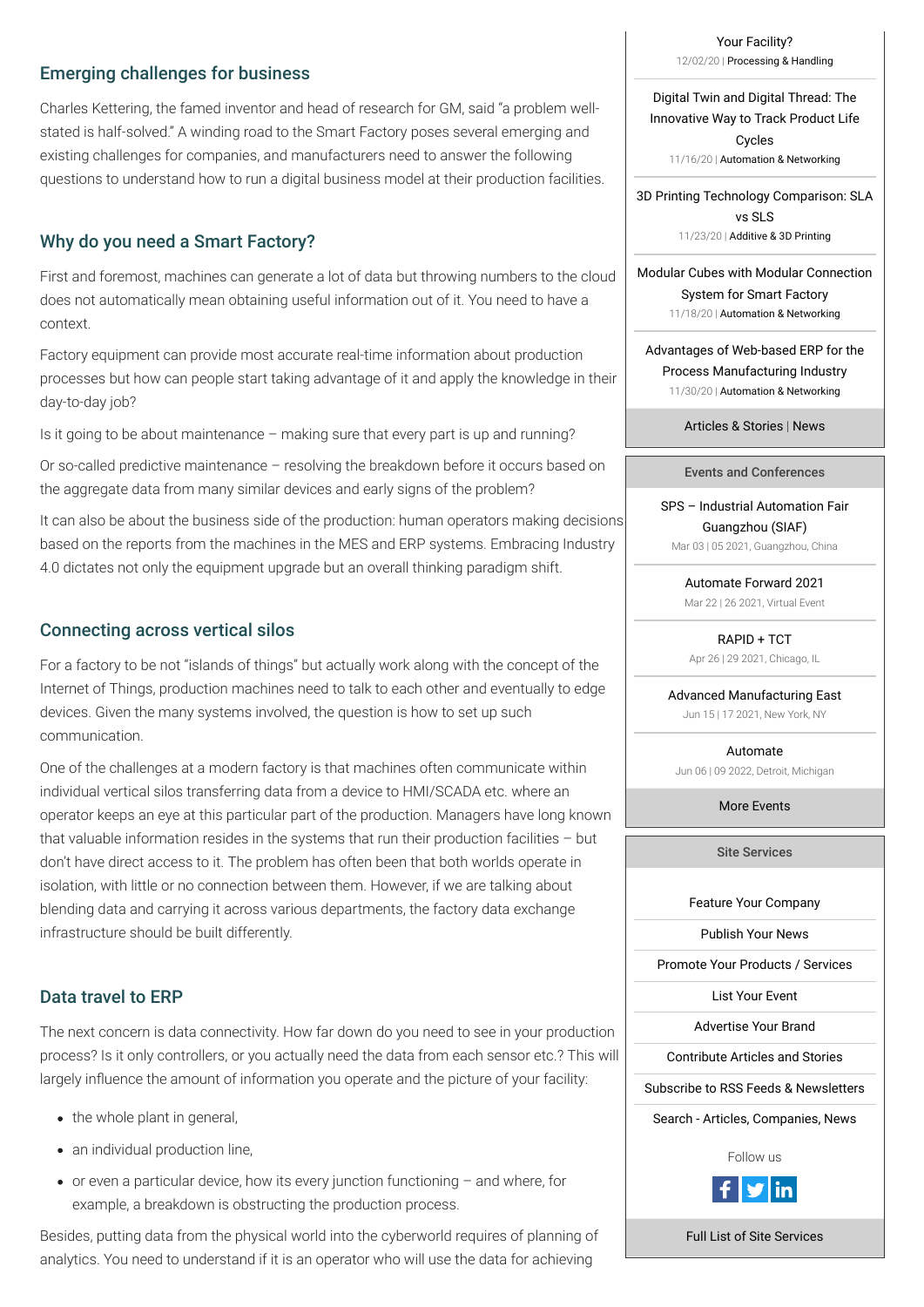#### Off Topic

### **Alternative Energy**

[Using Renewable Energy for LEED](http://www.altenergymag.com/stream/stories/#34241) Certification

[GE Renewable Energy Announces US](http://www.altenergymag.com/stream/stories/#34245) Blade Recycling Contract with Veolia

[Successful Cybersecurity in Transmission](http://www.altenergymag.com/article/2020/12/successful-cybersecurity-in-transmission-and-distributionoil--gas/34228) and Distribution/Oil & Gas

### **Robotics & Automation**

[Controlling 6-Axis Hexapod Micro-Robots](http://www.roboticstomorrow.com/stream/stories/#16027) via EtherCAT®

> [Using Robots For Inspection,](http://www.roboticstomorrow.com/stream/stories/#16008) Maintenance, And Repairs

[How Top Modules Make AMRs Possible](http://www.roboticstomorrow.com/article/2020/12/how-top-modules-make-amrs-possible/16006)

[AltEnergyMag](http://www.altenergymag.com/) [RoboticsTomorrow](http://www.roboticstomorrow.com/)

better local control, or the server automatically sends aggregate information up to the ERP or MES system. All in all, which numbers from the avalanche of data need to be sent forward for better analytics and planning at the factory level, and which data stay locally for quick control and decision making.

Sharing data across divisions and third parties is another important issue. At advanced factories, an ERP system can automatically order raw materials or inform the maintenance service about the need for a check-up, based on notifications coming from the production facilities. This information exchange can also work for the benefit of machine builders: based on automatic reports arriving from various factories, they plan maintenance, substitute details in advance and thus provide better customer service saving clients from the annoying and expensive downtime.

## Machine data security

Finally, the ultimate issue for the "smart factory" is ensuring the security of open communication. Security occupies the first position among IoT developers' concerns (31%), according to the 2019 report by **[Eclipse Foundation](https://drive.google.com/file/d/17WEobD5Etfw5JnoKC1g4IME_XCtPNGGc/view)**, with connectivity (21%) and data collection and analytics (19%) taking only the next two spots. Gartner reports that spending on IoT endpoint security solutions will increase to \$631M in 2021. Opening up production facilities to the world requires corresponding protection measures.

## From OPC to OPC Unified Architecture

This is why, in response to multiple requests from the industry, **[OPC Foundation](https://opcfoundation.org/)** created a new standard – OPC UA. It is based on the previous versions but without drawbacks and suggests a totally new approach to the machine to machine communication and industrial digital transformation.

- Platform independence. OPC UA doesn't rely on OLE or DCOM technology from Microsoft anymore. You can launch it on any platform: Apple, Linux (JAVA) or Windows;
- Easier configuration of data exchange between multiple computers. Instead of DCOM, use common data-exchange standards: TCP/IP, HTTP(S), and SOAP;
- Easier data governance and maintenance. You can use structures or models, and group and give context to data tags or points. All of this provides much more flexibility and makes it possible to connect your factory across the departments, and not work only in vertical data silos;

Since late 90-s, production automation was built around the OPC server enabling data travel from a device to an operator's computer in the control room whether the hardware and software were from the same provider or not: the OPC protocol standardized the communication and preconditioned a breakthrough in manufacture automation. OPC applied the Microsoft Distributed Component Object Model (DCOM), which is part of the Windows operating system. In the early 2000-s, the protocol launched industrial automation and enabled factories to transit to safer, more accurate and cost-effective production. In fact, many production plants around the world still rely on this technology.

However, soon after the software entered the market, the disadvantages of the OPC protocol have become clear. Firstly, DCOM makes OPC limited only to the Windows operating system. Next, experts complain about the difficulties in finding and fixing software failures, and the impossibility of exchanging data over the web. And finally, the OPC technology is not reliable in terms of information security.

Its new features are: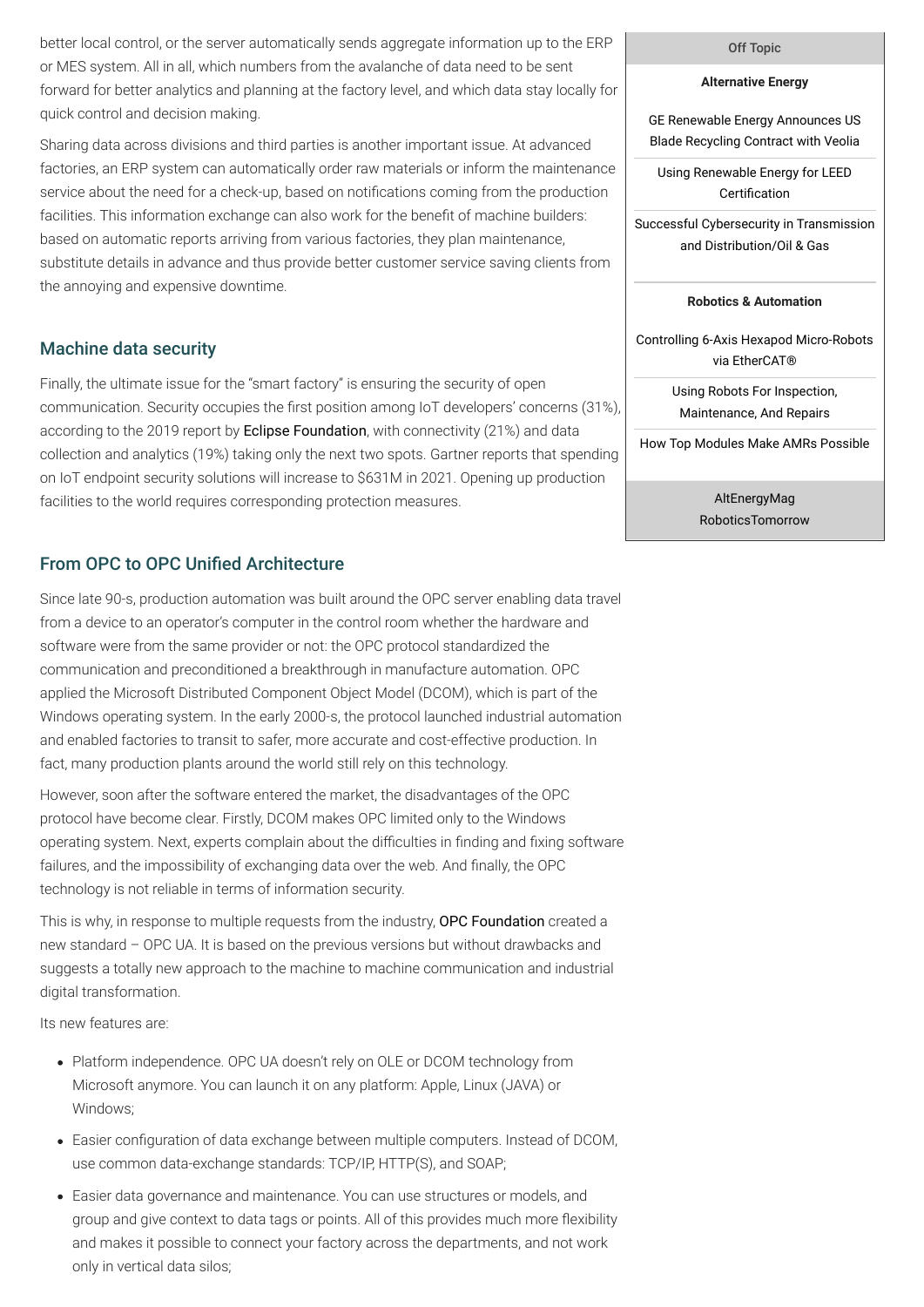- Easy integration to SCADA. An OPC UA server can be a direct part of a PLC, which is being built in a device. It means, no need to buy and configure an OPC UA server;
- Resource saving. With OPC UA, you don't need many PCs that sit in the facility and translate between the systems;
- Data encryption. OPC UA security is based on a multilayer concept covering application and transport layers. It contains authentication and authorization as well as encryption and data integrity by signing.
- Flexibility of integration. UA APIs are available in several programming languages. Commercial SDK are available for C, C++, Java, and .NET. Open-source stacks are available at least for C, C++, Java, Javascript(node) and Python.
- Cost and time effectiveness. Availability of OPC UA connectors which integrate your real-time machine data to CRM, ERP, BI, Exchange, document management systems like SharePoint for improved planning, maintenance, and boosted effectiveness of your production;
- Connection to legacy infrastructure. Availability of mechanisms for migration from OPC to OPC UA; OPC UA wrappers.

Manufacturers call OPC Unified Architecture the first communication protocol that removes borders between the enterprise and the factory floor. But how to actually connect your production to the systems that help manage your company?

## How to start using machine data for digital transformation

Customer Relationship Management (CRM), Enterprise Resource Planning (ERP), Manufacturing Execution System (MES), Document Management System (DMS), Business Intelligence (BI) system, warehouse management systems are the most common software that assists in managing a business. As many companies regardless of size use these applications in various combinations, it is safe to generalize that the life of a factory is planned, analyzed, predicted and reported in these systems. And being a fully automated smart factory means having accurate up-to-date information about the production process available anytime in these systems  $-$  for analysis, in-time alerts, maintenance notifications etc. depending on your priorities.

Integrating machine data in business systems can happen two ways: 1) via custom development through OPC UA APIs, and 2) via a ready-made OPC UA connector that links machine data to ERP, CRM systems etc.

In our opinion, the second scenario is better than custom programming. Firstly, you don't waste time and money on expensive programmer's labor, and secondly, don't need to take care of further maintenance. A pre-built OPC UA connector is typically bug-free and ready to use from day one. It does require programming skills but very basic ones. Two-three hours are needed to understand the integration principles, and after that only build the logic for connecting your enterprise's machine data to business systems.

## From the device to the enterprise

Why do you need to connect your machine data to ERP, CRM, MES? An OPC-UA slogan is 'from the device to the enterprise', and in this case, "enterprise" means an intelligent enterprise resource planning system.

To make smart decisions, an intelligent ERP requires real-time IIoT data and analytics. They differentiate a company from the competition and constitute what is called a Smart Factory.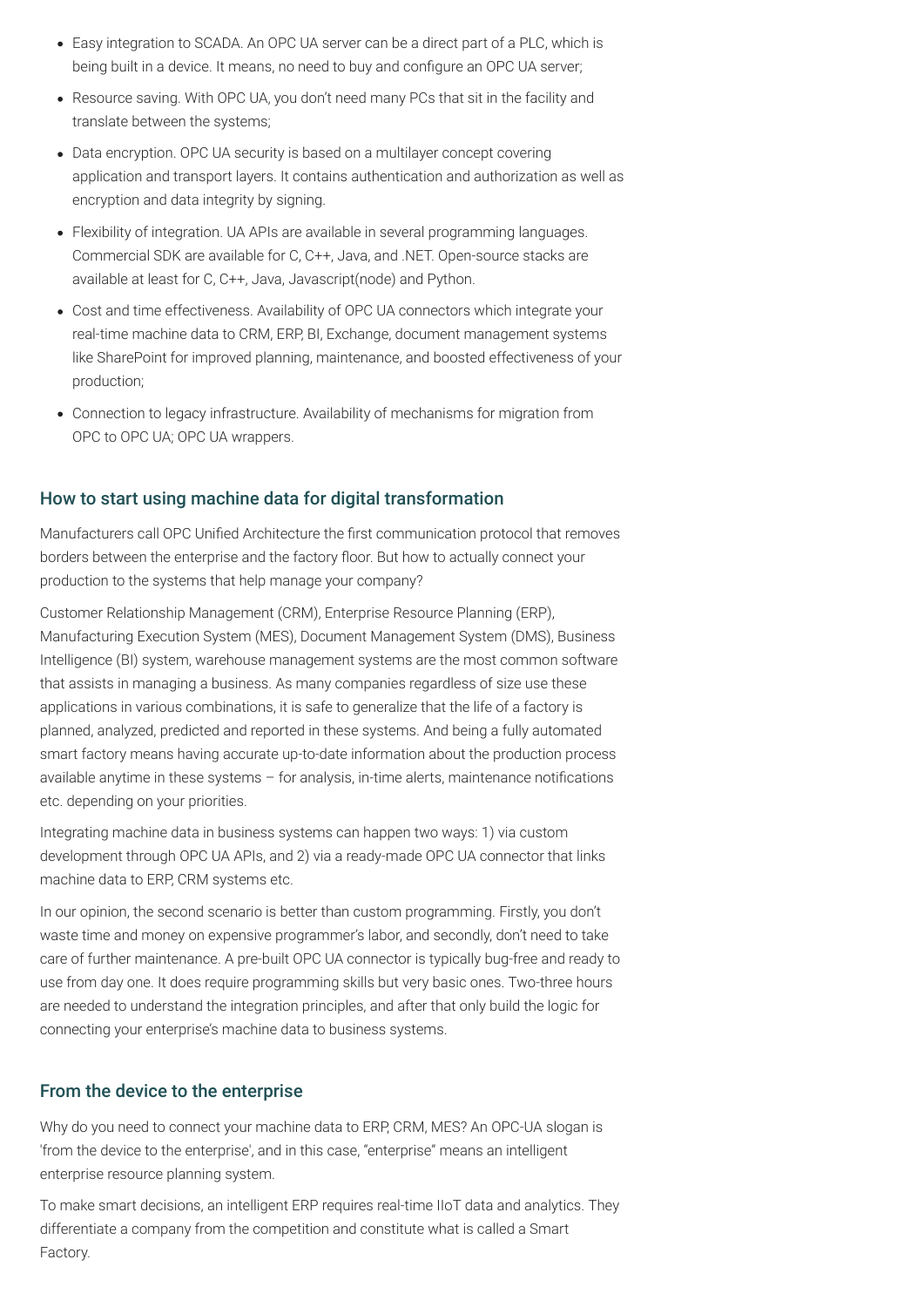[More Automation & Networking Articles](https://www.manufacturingtomorrow.com/articlefeed/automation-networking/) | [Stories](https://www.manufacturingtomorrow.com/stream/stories/) | [News](https://www.manufacturingtomorrow.com/stream/news/)



As ERP applications fulfill so many tasks: order management and processing, data collection, planning on an enterprise production level, business process management overall and in hooking up with other systems, timely performance of intelligent ERPs provides a lot of advantage.

When you need to speed up processes, reduce manual labor and errors, and move faster between steps, grabbing real-time data as close as possible to the source – from a particular production line or even a device, an integration of machine data via OPC UA to the ERP system is revolutionary.

From being the Next Big Thing, IIoT has already turned into a demand for modern factories. To keep up with the competition, connecting your machine data to the management business systems is not optional anymore. OPC UA has been doing a good job in this area providing many more opportunities and security measures to open communication in a production facility, so it is time to reap the benefits of a connected smart factory.

Besides, such integration helps the culture shift we've discussed above, as employees adopt the new technology more willingly if it is presented via a familiar interface (and even is mobile-friendly!). Ensuring user adoption remains a big challenge in the IIoT, and presenting the data via the systems everyone knows and uses – ERP, CRM, MES etc. speeds up the transition to Industry 4.0.

Other components of an IIoT Smart Factory are predictive analytics, machine learning, blockchain report sealing, and semi-autonomous and autonomous decisions and actions. All of these can be a part of your ERP system which orders materials or takes shipments decisions based upon multiple sources and huge amounts of contextual fast data, analyzed and leveraged in real-time.

## **Conclusion**

## *About Thomas Berndorfer*

*A serial entrepreneur with over 20 years in IT, Thomas Berndorfer has extensive experience in relieving organizations from the pain of IT integration, synchronization and automation. He is the CEO of [Connecting Software](https://www.connecting-software.com/).*

*The content & opinions in this article are the author's and do not necessarily represent the views of ManufacturingTomorrow*

09/10/19, 08:11 AM | [Automation & Networking](https://www.manufacturingtomorrow.com/category/automation-networking), [Design & Development](https://www.manufacturingtomorrow.com/category/design-other) | [data](https://www.manufacturingtomorrow.com/tag/data), [Smart Factory](https://www.manufacturingtomorrow.com/tag/smart-factory)



**Comments (0)**

#### **This post does not have any comments. Be the first to leave a comment below.**

**Post A Comment**

You must be logged in before you can post a comment. [Login now.](https://www.manufacturingtomorrow.com/site_services.php)

Featured Product

## [Unitronics: Motion Control, We Make it Easy](https://www.manufacturingtomorrow.com/products.php?track=925)

Unitronics' new line of AC Servo Drives & Motors changes the traditional approach to motion control. They are simple to set up and painless to program. Unitronics Servos simplify implementation of motion applications while minimizing complexity and reducing development time. Some of the easyto-use features in this new line include implementing motion control easily with ready-made motion